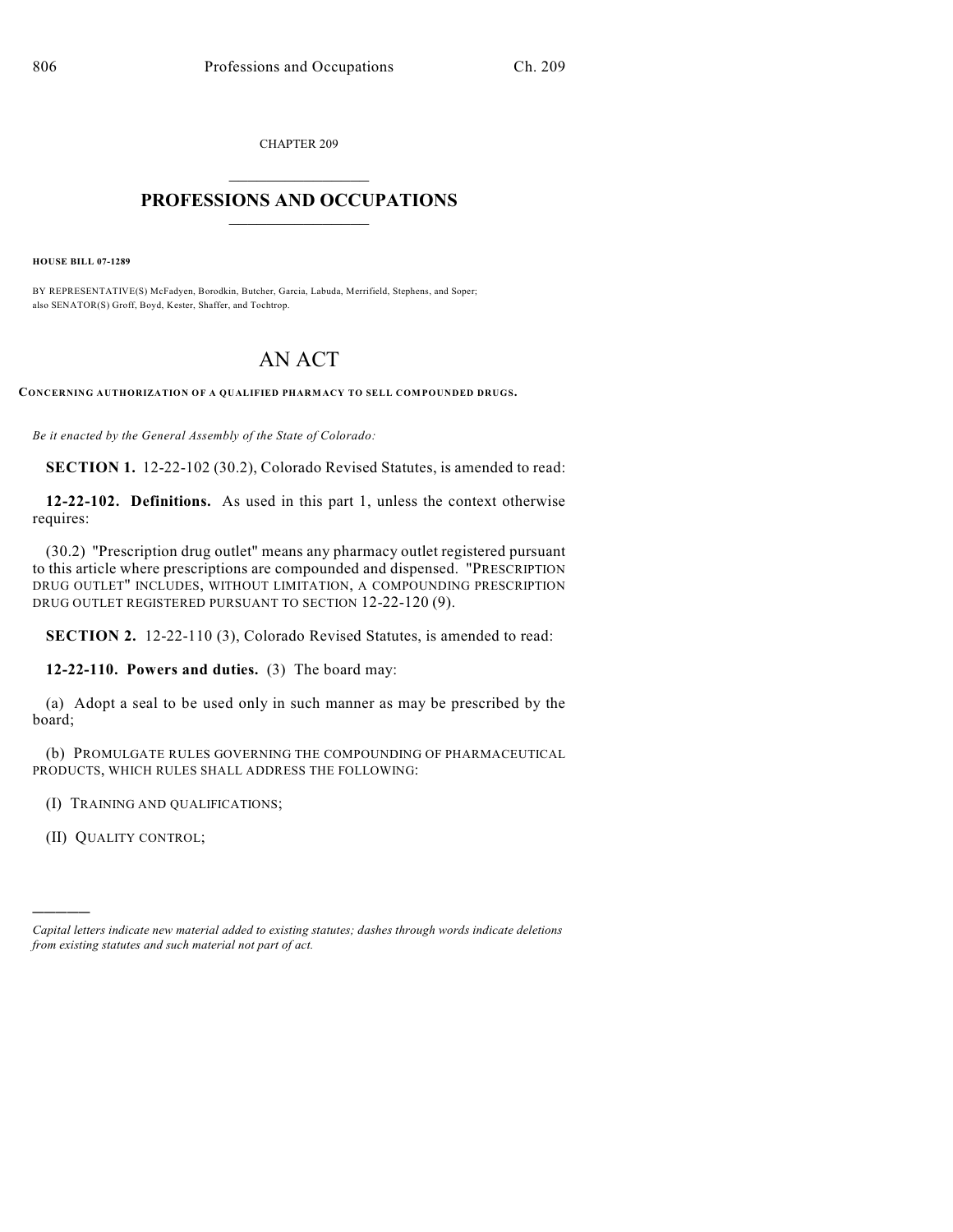(III) INTERNAL OPERATING PROCEDURES;

(IV) PROCUREMENT OF COMPOUNDING MATERIALS;

(V) FORMULATION, DOCUMENTATION, AND TESTING REQUIREMENTS;

(VI) EQUIPMENT STANDARDS;

(VII) FACILITY STANDARDS; AND

(VIII) A RECALL SYSTEM.

**SECTION 3.** 12-22-120, Colorado Revised Statutes, is amended BY THE ADDITION OF A NEW SUBSECTION to read:

**12-22-120. Registration of facilities.** (9) (a) SUBJECT TO PARAGRAPH (b) OF THIS SUBSECTION (9), A PRESCRIPTION DRUG OUTLET MAY REGISTER AS A COMPOUNDING PRESCRIPTION DRUG OUTLET.

(b) NO FACILITY SHALL BE REGISTERED AS A COMPOUNDING PRESCRIPTION DRUG OUTLET UNLESS:

(I) THE FACILITY HAS BEEN ACCREDITED BY A BOARD-APPROVED COMPOUNDING ACCREDITATION ENTITY TO BE WITHIN ACCEPTABLE PARAMETERS TO COMPOUND MORE THAN TEN PERCENT OF THE FACILITY'S TOTAL SALES; AND

(II) OWNERSHIP OF THE FACILITY IS VESTED SOLELY IN A PHARMACIST.

(c) TO BE APPROVED BY THE BOARD TO ACCREDIT A COMPOUNDING PRESCRIPTION DRUG OUTLET, A COMPOUNDING ACCREDITATION ENTITY SHALL BE, AT A MINIMUM, A SCIENTIFIC ORGANIZATION WITH EXPERTISE IN COMPOUNDING MEDICATIONS.

**SECTION 4.** 12-22-121 (17), Colorado Revised Statutes, is amended, and the said 12-22-121 is further amended BY THE ADDITION OF A NEW SUBSECTION, to read:

**12-22-121. Compounding - dispensing - sale of drugs and devices.** (17) The director of the division of registrations shall create a task force to study the compounding of drugs by pharmacists. The task force shall include equal representation from the board of pharmacy, practitioners, and pharmacists who compound drugs. By January 1, 2007, the task force shall report and make recommendations to the joint legislative oversight committee with oversight of the department of regulatory agencies pursuant to section 2-7-102, C.R.S.

(18) (a) A COMPOUNDING PRESCRIPTION DRUG OUTLET REGISTERED PURSUANT TO SECTION 12-22-120 (9) MAY DISPENSE AND DISTRIBUTE COMPOUNDED DRUGS WITHOUT LIMITATION TO PRACTITIONERS OR TO PRESCRIPTION DRUG OUTLETS UNDER COMMON OWNERSHIP WITH THE PHARMACIST WHO OWNS THE COMPOUNDING PRESCRIPTION DRUG OUTLET.

(b) THE FOLLOWING MAY DISTRIBUTE COMPOUNDED AND PREPACKAGED